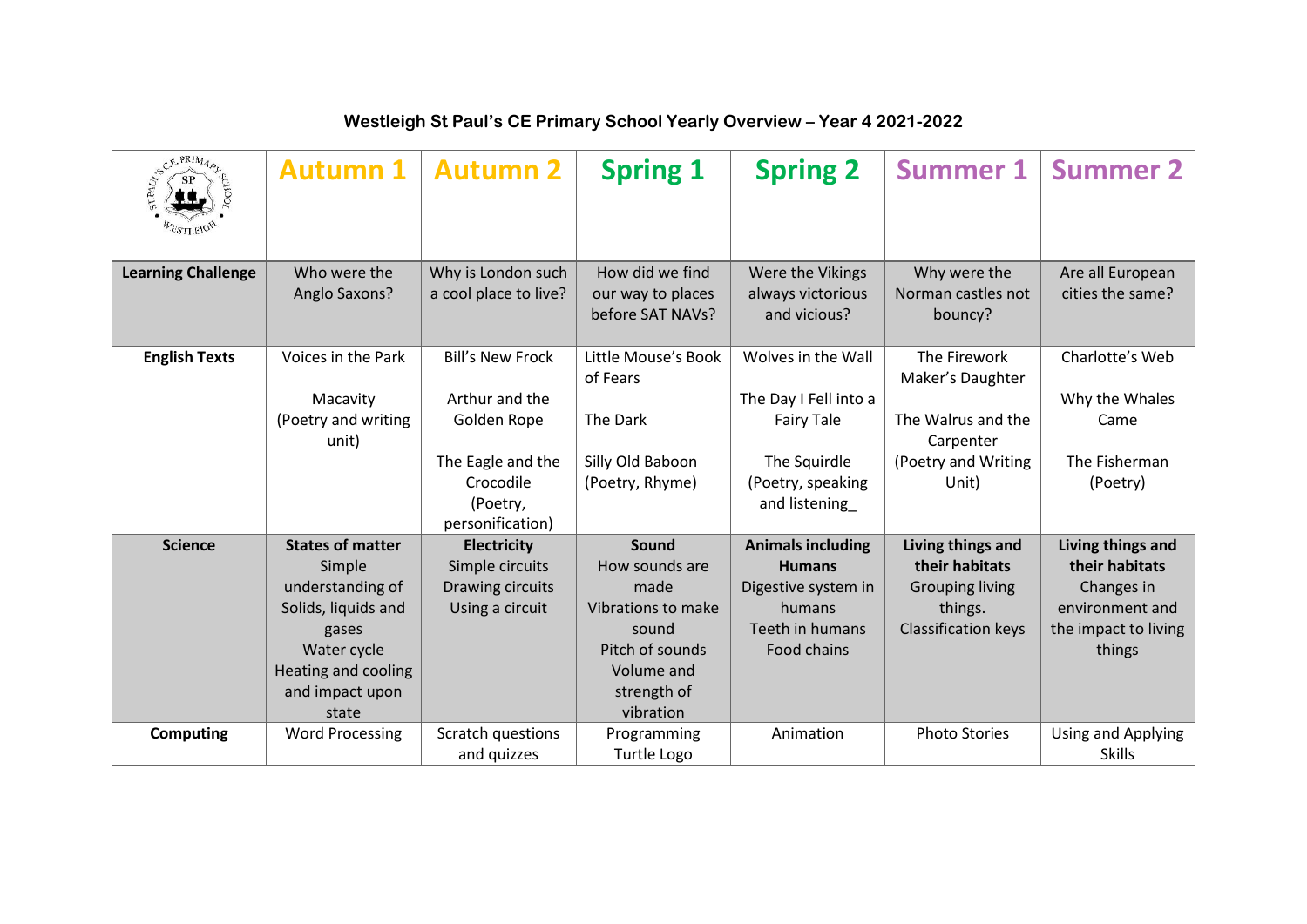| <b>History</b> | Roman withdrawal<br>and Anglo Saxon<br>life |                                                                                                                                       |                                                                                                                                                                                            | Viking invasion and<br>impact                     | Significant turning<br>point in British<br>History $-$<br><b>Arrival of Norman</b><br>invaders<br>Normans and<br>castles |                                                                                                                                                  |
|----------------|---------------------------------------------|---------------------------------------------------------------------------------------------------------------------------------------|--------------------------------------------------------------------------------------------------------------------------------------------------------------------------------------------|---------------------------------------------------|--------------------------------------------------------------------------------------------------------------------------|--------------------------------------------------------------------------------------------------------------------------------------------------|
| Geography      |                                             | Describe human<br>features of UK<br>regions and<br>understand wider<br>context<br>North and South<br>Hemispheres and<br><b>Biomes</b> | Use and apply skills<br>and fieldwork using<br>maps<br>Demonstrate<br>knowledge<br>8 figure compass<br>points, 4 and 6<br>figure grid<br>reference, draw a<br>more complex map<br>with key |                                                   |                                                                                                                          | Identify where<br>countries are<br>developing location<br>and place<br>knowledge<br>Locate and map<br><b>Europe and Capital</b><br><b>Cities</b> |
| <b>Music</b>   | Wider<br>Opportunities-<br>Xylophones       | Wider<br>Opportunities-<br>Samba<br><b>BBC Ten Pieces -</b><br><b>Bizet Carmen</b>                                                    | Wider<br>Opportunities-<br>Xylophone<br>/Drumming                                                                                                                                          | Wider<br>Opportunities-<br>Xylophone<br>/Drumming | Wider<br>Opportunities-<br>Xylophone<br>/Drumming                                                                        | Wider<br>Opportunities-<br>Xylophone<br>/Drumming                                                                                                |
| Art/DT         | Design and paint<br>clay                    | Charcoal drawing<br>Light up a<br><b>Christmas Tree</b><br>Model pictures of<br>London landmarks                                      | Artist from history<br>- Piet Mondrian<br>Design and make<br>Viking armour                                                                                                                 | Collage pictures                                  | Needlework-<br><b>Bayeaux Tapestry</b><br><b>Fabric painting</b>                                                         | <b>European Artists</b><br>study including<br>Michelangelo,<br>Rembrandt and<br>Dali                                                             |
| <b>RE</b>      | God, David and the<br>Psalms                | Christmas Light                                                                                                                       | Prayer                                                                                                                                                                                     | Easter - Betrayal<br>and Trust                    | Describe the<br>similarities and<br>differences<br>between churches                                                      | Hinduism                                                                                                                                         |